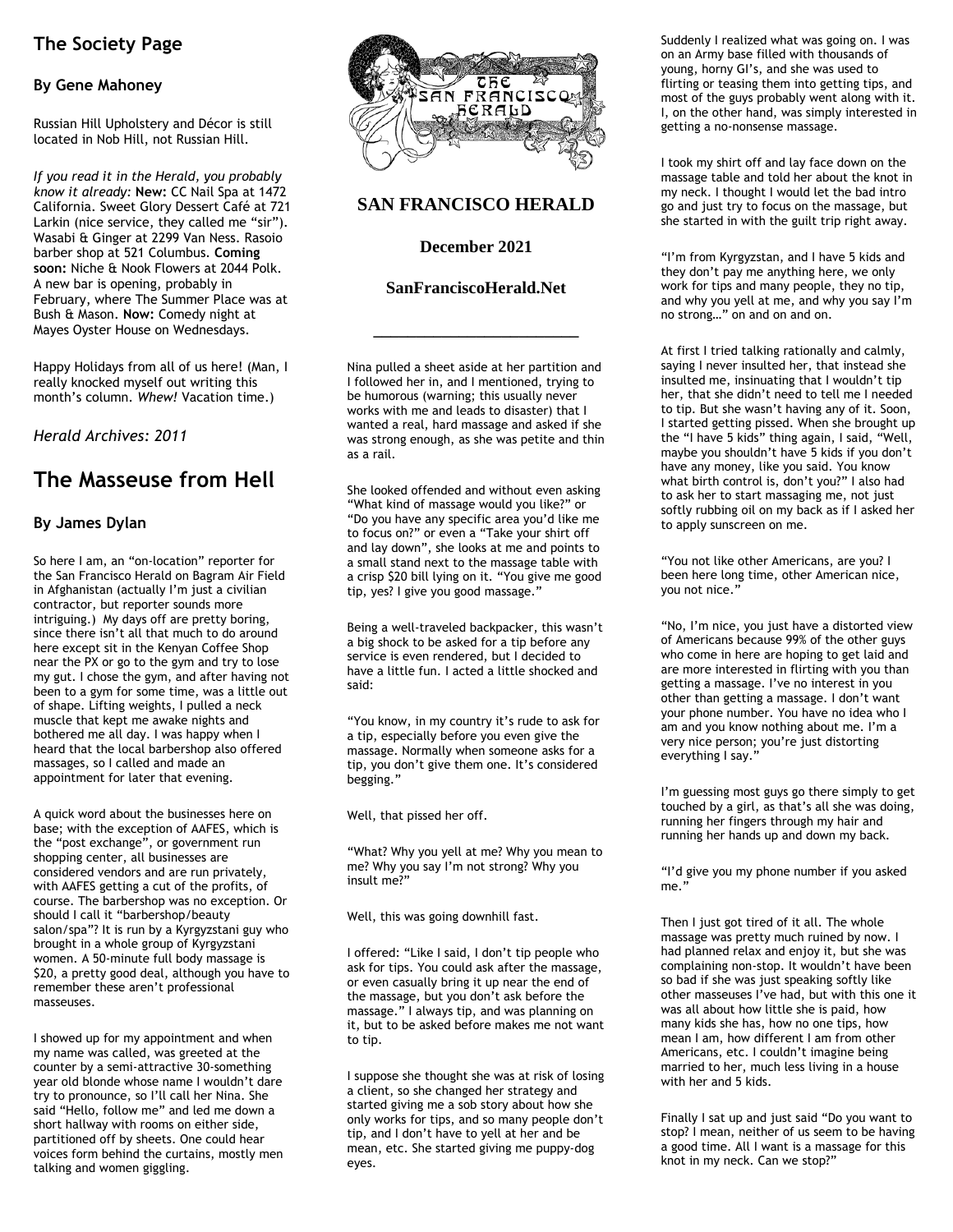She said "Fine." But instead of stopping she pushed my head down into the table and actually shut up and started massaging me, and strongly, too. Ah, heaven.

She found that knot in my neck and started focusing on it, and the pain started. She was really kneading it, and it hurt so much I thought she was digging into it with her fingernails. I actually cried out and moved my head away. I'm guessing she was doing it on purpose, trying to make it painful. My masculine pride kicked in and I refused to give her the pleasure of crying out again; I just bit the towel under my head.

Then she asked me a strange question, right out of the blue.

"Do you have any diseases?"

This went on for the rest of the massage, until finally she stopped and walked out of the room. My neck was still in pain, this time from her and not the knot. She came back and opened the curtain and was standing there with another Kyrgyz girl, looking at me and talking about me, neither smiling.

I went and grabbed my shirt and caught a glimpse of myself in a mirror; the whole right side of my neck was swollen like a water balloon and there was a huge black spot where the knot was. I walked over and showed it to her friend, who put her hand over her mouth and said something to my Nazi masseuse.

I said "Do you still think you deserve a tip? You know, I could go to your boss and show him this and complain and you'd be on the next plane back to Bishkek. But despite what you think, I'm not a mean person, as you called me."

Her friend said something mean to her and I just walked off and paid my \$20 at the front desk.

Interestingly, when the male cashier (the boss) asked for the \$20 and I gave it to him, he simply slid it into the drawer and didn't ring it up in the register. I asked for a receipt and he looked shocked.

"You want receipt?"

#### "Yes!"

He rolled his eyes and rang up \$20 and gave me a receipt. I guess I was cutting into his profit, as I knew he had to give AAFES ten or twenty percent. I asked him how much the girls make, and without hesitation, he said, "\$110 a month, plus tips." I told him that didn't seem like very much, especially since a massage was \$20. If a girl gave 6 massages a day, the company earned her monthly payment. The rest was pure profit for the vendor? There were 8 partitions in the back, 4 on each side, and there were a lot of guys in the waiting area. That guy must have been making tens of thousands of dollars a month, which is millions in Kyrgyzstan.

I didn't mention anything about the huge bruise to the boss.###



## **John Lennon**

#### **By Ace Backwords**

#### **(Part Six)**

Of course, the problem with delusions of grandeur is: The higher you go, the farther you can fall. And Lennon would fall a *very* long way.

"Lennon had a rage in him that was with him every day of his life," said peace promoter John Brower, who saw enough of the behindthe-scenes John Lennon to know.

Shortly after the non-peace Festival, Lennon cracked up for good and never recovered. Lennon enrolled in Primal Scream therapy and screamed and screamed and screamed (he had much to scream about).

"John had about as much pain as I'd ever seen in my life," said Dr. Arthur Janov, the founder of Primal Scream therapy. "LSD is the most devastating thing for mental health that ever existed. To this day, we see people who've been on LSD, and they have a different brain-wave pattern, as if their defenses are totally broken down. It stays. I think Timothy Leary destroyed so many people by touting LSD. It's a very dangerous drug."

In 1971 John Lennon took one last pathetic stab at the Great Youth Leader role he so craved. But this time he cleverly lowered his standards from that of World Spiritual Teacher to mere nuts-and-bolts Revolutionary Radical Political Leader. *"The Working Class Hero"* himself, John Lennon.

So now we had the grotesque tableau of the millionaire Rock Star making his impassioned speeches "in support of the exploited workers of the world." And then, in the very

next breath, screaming and cursing out his personal gofer for not supplying his latest luxury items in a timely fashion. Sheesh.

To further the Revolution, Lennon hooked up with Abbie Hoffman and Jerry Rubin, the two great political acid heroes of the '60s. And these were the kind of men that Lennon (that great follower at heart) felt would lead America to its glorious, revolutionary future in the post-60s world.

Now Abbie Hoffman and Jerry Rubin are absolutely typical of the strange dichotomy between the public and private lives of so many of these '60s figures. They don't know how to wipe their *own* asses, and yet they're eager to teach *other people* how to clean up the World's shit.

In his later years, Abbie Hoffman was working on his next book, something along the lines of *"How to Successfully Deal with Manic-Depression."* I'm sure it would've been another great book from ole' Ab, filled with his priceless wisdom and solid advice for mankind. Except Abbie Hoffman committed suicide halfway through writing it.

Jerry Rubin was another one. After stirring up endless shit in the '60s, Rubin concluded in the '70s -- after having attained profound realizations through EST therapy -- that his whole Big Man On Campus act had merely been his attempt to "compensate for having a little penis." And thanks for the insights, Jer'. Later, the great '60s Leader would get run over by a car and die while jaywalking in the middle of a busy street in Los Angeles. (And no, I'm not making this shit up, believe me.)

So anyways, the new improved radical hero, John Lennon, started calling press conferences in support of having all the violent criminals in Attica State Penitentiary released from prison. Lennon had only been living in America for about 2 months, and yet he was already ready to completely revamp our criminal-justice system. Whatta' guy.

However, a woman in the audience took offense:

"You are setting up thieves and murderers as heroes!" she yelled. She went on to explain that she, as a native New Yorker, was afraid to walk the streets at nights because of these violent criminals, which is why she wanted them kept in jail.

To which Yoko Ono sagely responded: "I know this sounds corny, but all they need is more love."

Classic John-and-Yoko. Plugging their product *and* saving the world, all in one sound-bite.

Yoko went on to say:

"You can keep them in cages as long as you want, but unless you give them love they'll just become more frustrated and violent."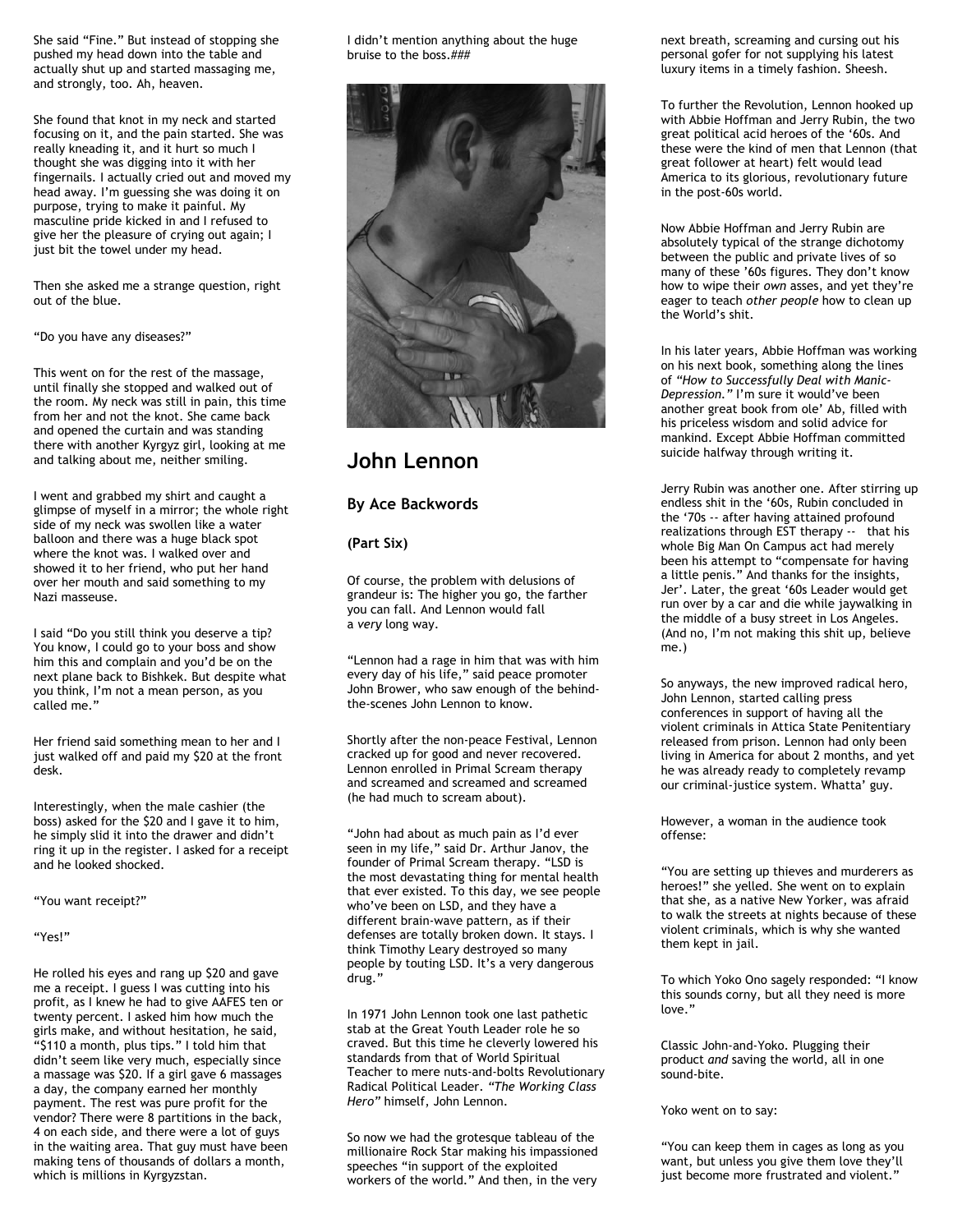(A few years later, a violent criminal was threatening to kidnap the Lennons' young son, Sean. John and Yoko immediately contacted the FBI and did everything they could to put the would-be-kidnapper in jail for a very long time. As far as I know, no efforts were made to cure the kidnapper of his criminality with John-and-Yoko's alleged "love." And speaking of Attica State Prison, that's where Mark David Chapman has been held since he was convicted of murdering John Lennon. Yoko Ono has urged prison officials not to parole him.)

On the eve of the 1972 presidential election between Nixon and McGovern, radical Working Class Hero John Lennon convened at Jerry Rubin's hip New York City pad to watch the election returns on TV. When Nixon won by a landslide, Lennon went berserk in a screaming, drunken, coke-fueled rage (are you surprised?). Why, John Lennon wasn't going to get his Revolution after all. Darn, darn, darn. He bitterly denounced all the radicals as "uptight, middle-class Jews!" Why, he debunked the whole lot of them.

John Lennon. Always the deceived, never the deceiver. Always the betrayed, never the betrayer.

It's interesting to compare radical political leader John Lennon to that other great youth leader of the '60s, Bob Dylan.

Bob Dylan (along with Ram Dass, R. Crumb, and maybe one or two others) is one of the few '60s icons to have survived the '60s with his soul reasonably intact. And if you don't believe me, just take a look at the long list of casualties.

Unlike Lennon, who jumped at every opportunity to play at being the great Youth Leader, Dylan wanted no part of the role. "I'm just a *musician,"* he constantly protested. "That Woodstock festival was the sum total of all this bullshit."

Dylan got so sick of being pestered by The Woodstock Nation that in 1969 he *purposely* put out the worst album he could, *Self Portrait,* which he, in his own words, "loaded up with crap." Even made it a double-album to really load up the hooey. Then he spent about 10 minutes slapping together a painting for the cover art. "I wanted to do something they can't *possibly* like, they can't relate to. So these people would just forget about me."

Compare that attitude to John Lennon. In his famous PLAYBOY interview, Lennon repeatedly stated that he wasn't a "leader," and that his fans had no right to expect him to be one *(where did they ever get* that *idea?).* And yet, in the very next breath, Yoko Ono stated:

"People like (President) Carter represent only their country. John and I represent the world."

Or in other words, John-and-Yoko are World Leaders far beyond the scope of mere American presidents. God, what hopeless

bullshit-artists and double-talkers they were, John-and-Yoko.

Anyways, shortly after Lennon debunked Jerry Rubin and all them "phony" radicals, Lennon moved to Los Angeles for his famous "Lost Weekend " period, and screamed some more, this time in public. Basically, Lennon went completely berserk, as was his life-long pattern, in an orgy of alcohol and drugs and mindless violence.

He almost strangled to death his girlfriend May Pang, leaving deep red welts around her neck.

He almost killed his guitarist, little Jesse Ed Davis, when he bashed ole Jes' over the head with a big slab ashtray and knocked him unconscious.

He broke another musician's tooth in another berserk, drunken rage.

And he bit a chunk out of another guy's nose and broke his saxophone. Party on, dude. ROCK 'N ROLL!

Lennon speculated to May Pang as to the possible cause of his drunken rages, and the crazy nightmare zone he slipped into whenever he got drunk: "I think it might be caused by all the acid I did in the '60s."

Later, of course, Lennon would debunk this notion, claiming he'd never met anyone personally who had been adversely affected by acid. Oh really? Maybe Lennon should've started by looking in the mirror. But here's some typical Lennon double-talk on the subject: "I never met anybody who's had a flashback in my life and I took million of trips in the '60s, and I never met anybody who had any problems." . . "All the garbage about what it did to people is garbage." . . . "The only ones who jumped out of windows because of it were the ones in the army. I never knew anybody who jumped out of a window or killed themselves because of it."

George Harrison, who could never spout the double-talk with the adroitness of Lennon's tongue, pointed out the obvious when surveying the wreckage of the COUNTLESS acid-casualties from the '60s: "There were always reports of people jumping under cars and out of buildings (on LSD). I can understand that, because you do suddenly experience the soul as free and unbound."

One night during his famous Lost Weekend period, Lennon went completely berserk and demolished every square inch of the house that he and May Pang had been staying at. With the entire house reduced to rubble and nothing left to destroy, Lennon went after the one last reasonably intact object and began pounding on his mattress, pulling out the stuffing and screaming over and over again:

#### "IT'S ALL ROMAN POLANSKI'S FAULT!!"

May Pang was perplexed by this. They had been out several times, socially, with the

film-director Roman Polanski, and John had been friendly with Polanski and expressed no critical feelings towards him.

But it all made PERFECT sense to anyone who's done hundreds of LSD trips. The acid logic was brutally obvious to any old acid aficionado. For acid transports you to this strange and ancient realm inhabited by gods and angels and demons, and symbolic archetypes; the denizens of the most peculiar occult netherworld. Roman Polanski, of course, was famous for making the film "*Rosemary's Baby"* about a young woman who gets impregnated by Satan and delivers Satan's child. Later, Charles Manson and his LSD-crazed Beatlemaniacs would satanically rip the unborn child out of Polanski's wife's womb, ruining The Beatles great '60s dream in the process.

The *"connections."* It was all crystal-clear to John Lennon. It was Roman Polanski's fault. He was the one who had opened up the whole door of Satanism and evil in the first place, thinking he could play around with the subject like a dilettante film-director. And NOW look what has happened! You just shouldn't go messing around behind those dark doors, Roman . . .

And even more "coincidental." The apartment where Lennon lived in New York, entombed and imprisoned by his fame, was the famous Dakota Apartments, the eerie, gothic cathedral that Polanski had used as the backdrop for the film *"Rosemary's Baby."* The "connections". .. It was all clear to John Lennon. The silvery, ethereal connections. And the dark shadow that was wrapping itself tighter and tighter around Lennon's world.

The next morning when Lennon woke up and surveyed the wreckage he had wrought on the household, he noticed that he had also destroyed one of his *own* guitars.

"In all these years, this is the first time that I've every destroyed any of me own stuff," said Lennon, sadly, holding his head in remorse. For he was a sensitive artist. John Lennon.

Finally, Yoko Ono grabbed Lennon and cooped him back up in the Dakota Apartment for the next four years. To mellow out. There he remained in seclusion and isolation, as if being quarantined from the rest of humanity, a virtual prisoner of his fame and his own destructive, malignant personality.###

*-To be continued-* 

*\_\_\_\_\_\_\_\_\_\_\_\_\_\_\_\_\_\_\_\_\_\_\_* 

*The San Francisco Herald is copyright 2021 by Gene Mahoney (except work not done by Mr. Mahoney).* Good Clean Fun *comics are pure fiction. The Herald is distributed in Nob Hill with some copies in Russian Hill, North Beach, the Mission, and the Haight. Herald logo by James Dylan. Global Headquarters: P.O. Box 843, Redwood City, California 94064*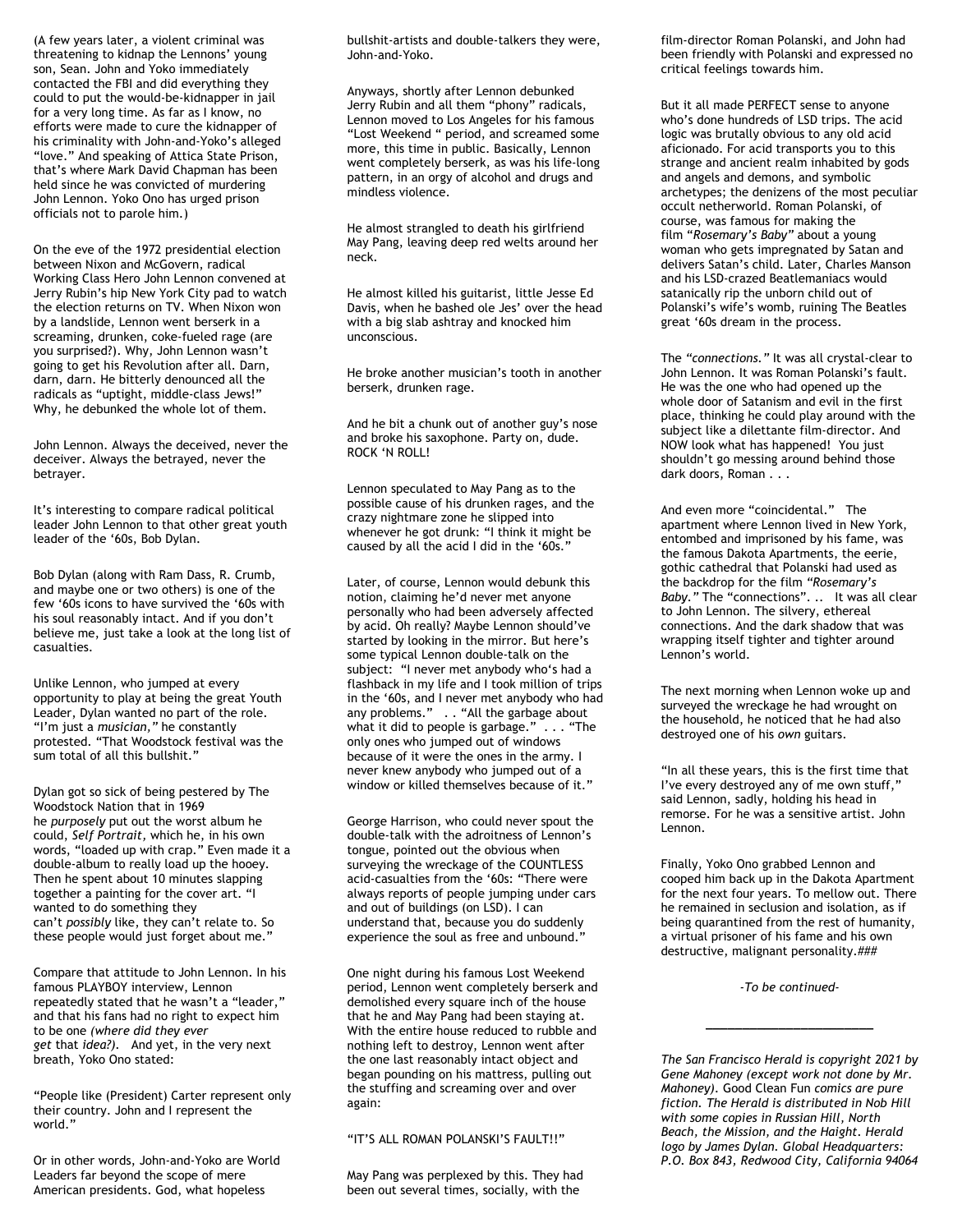PUTTING OUT A 4 PAGE<br>NEWSLETTER COVER HALF OF WHICH IS USUALLY REPRINTS OF DECADES OLD MATERIAL) ONCE A MONTH IS JUST TOO GRUELING FOR THE GUY WHO PUTS THIS THING OUT. SO NO NEW CARTOON THIS MONTH. SORRY. KNOW

### *What's this? Why, it's more of*  **The Society Page**

#### **By Gene Mahoney**

Shen Yun Performing Arts, War Memorial Opera House, 1/2 – 9. SF Sketchfest, multiple locations, 1/7 – 23. *The Band's Visit*, Golden Gate Theatre, 2/6. Wobbleland, Bill Graham Civic Auditorium, 1/14 – 16. At the Nob Hill Masonic Auditorium: The Gogo's, 12/28. Brian Regan, 12/31. Justin Lo, 1/8. Jack Harlow, 1/15. Marina, 2/2. Amine, 2/4. Read the Herald online at SanFranciscoHerald.Net.

*It's a Wonderful Life, But Maybe Not Such a Wonderful Movie:* 

It's that time of the year again, when we gather 'round the television and watch Frank Capra's Christmas classic *It's a Wonderful Life*. To counter this traditional sentiment, here are some excerpts from "Why Henry Potter is the Undeniable Hero of 'It's a Wonderful Life'" by Daniel Savickas:

*George's father, Peter Bailey was President of Bailey Brothers Building and Loan, and routinely butted heads with the film's supposed antagonist, Henry Potter. Potter owns the bank and most businesses in the fictional town of Bedford Falls. The elder Bailey rants to his son that Potter only wants to liquidate their business because it's one that he can't get his greedy hands on. George later parrots this same anti-capitalist rhetoric once he picks up his father's mantle.* 

*Before elaborating on* 

*Bailey's horribly flawed economic worldview, it is important to get some background on Potter, the man who should ultimately be considered the hero of Bedford Falls. We learn fairly early on in the film that Potter is a board member and stockholder in the Building and Loan. In all likelihood, the small Building and Loan is not a publicly traded company. Thus, it stands to reason that Potter was able to become a stockholder by giving Peter Bailey capital. If Potter truly wanted the Building and Loan to go under, he could have withheld his significant wealth from it. Instead, he invested, and later pushed for its liquidation because it was not making healthy business decisions or making a profit. This is counter to the Baileys' narrative that he is a monopolistic pig who treats little people like cattle.* 



*For viewers who may not have picked up on this subtext earlier in the film, it is revealed far more clearly later on when the Great Depression hits Bedford Falls. Bailey's company is exposed as a fraud for its subprime loan schemes as, when there is a run on the Building and Loan, Bailey is unable to pay out. Potter, on the other hand, is financially secure enough and offers to buy out all of Bailey's customers. After making this honorable* 

*offer, Bailey continues to degrade Potter, and convinces people that they don't need their money and that it should instead stay tied up in his company. The Building and Loan can only run if Bailey can convince people to act counter to their self-interest.* 

*Even after the misinformation campaign against him, Potter offers Bailey economic security when he comes to him for help after his uncle misplaced significant funds from the Building and Loan. Admittedly, the funds were mistakenly given to Potter himself, but given his contributions over the years and the Baileys' poor business decisions, it was likely money Potter was owed anyway. But, Potter offers George a job, opportunity to travel, and prosperity for his family. Bailey considers it before declining and, again, smearing Potter as a greedy old man.###* 

### **MY FAVORITE HOLIDAYS FROM BEST TO WORST**

#### **By Ace Backwords**

1.) Halloween (one of the rare holidays with a much-needed touch of evil).

2.) Fourth of July (you get to blow up stuff and shit).

3.) New Year's Eve (a grand celebration of alcoholism).

4.) Thanksgiving (I'm always down for stuffing my guts with meat and gravy and pumpkin pie).

5.) Ace Backwords Appreciation Day (not nearly celebrated enough as it should be).

6.) April Fool's Day (everybody plays the fool, no exception to the rule).

7.) Easter (you get to hunt for eggs and candy, which off-sets the depressing religious aspect of Jesus being crucified for our sins and all that).

8.) Valentine's Day (I'm a loser).

9.) Mother's Day (I got issues).

10.) Christmas (you get presents and there's jolly old Santa Claus, but it's so over-blown for an entire month that when Christmas finally comes around it's invariably a let-down).###